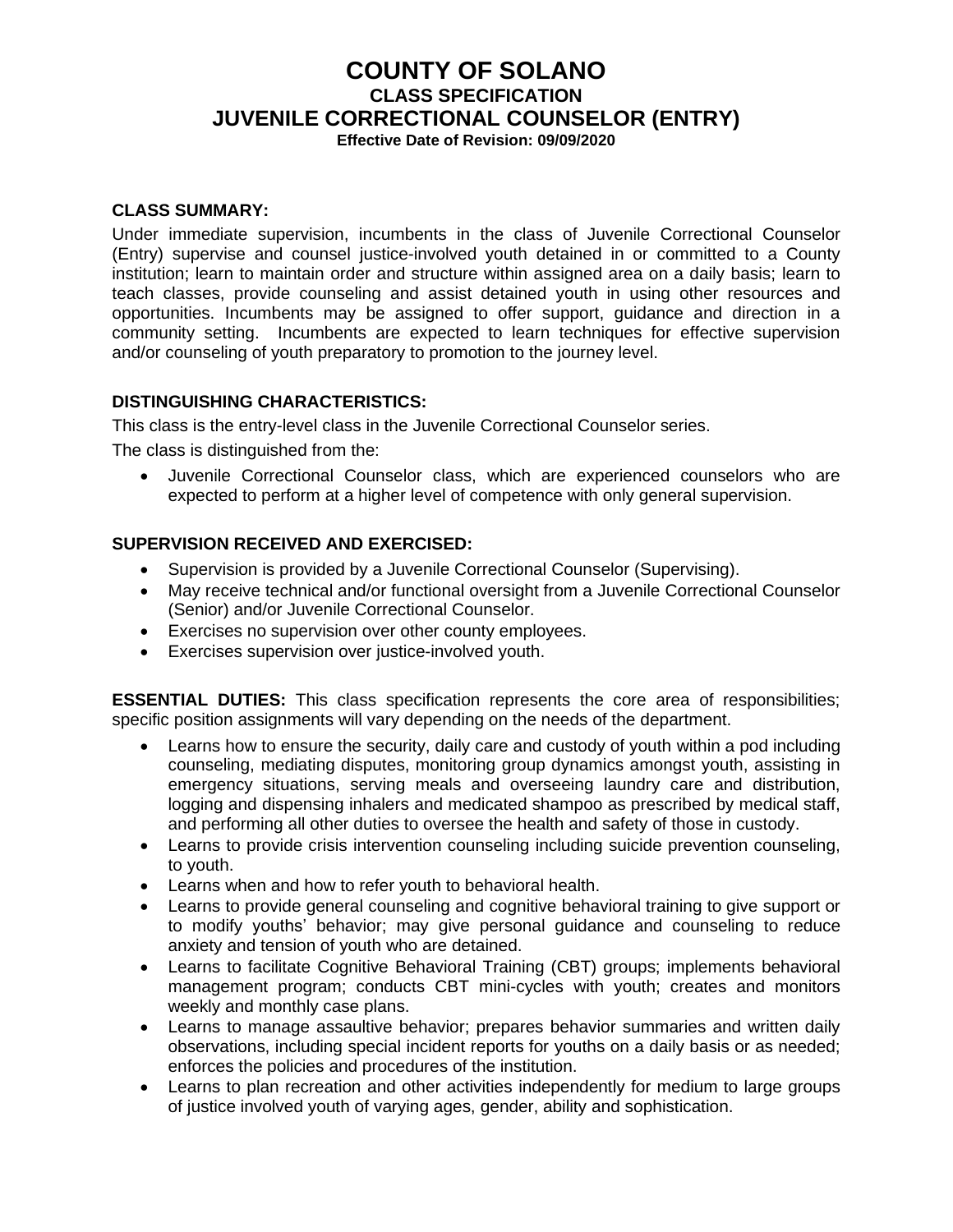- Learns to monitor individual and group behavior and attitudes independently to avoid and manage conflicts; maintains constant observation; conduct safety and security checks; conducts authorized felony or misdemeanor searches of youth and all required institutional searches; supervises work, school and study time, meal time, clean-up, visits, and all other group activities of youth; documents the behavior of individuals by writing timely reports and keeping accurate records.
- Learns to process youth during intake to the facility. Orients all youth to the facility setting and to staff expectations. Instructs youth in social and life skills.
- Learns procedures to transport youth to medical, dental, court or other mandatory appointments.
- Learns to provide emergency medical first aid treatment as needed.
- Inspects incoming and outgoing mail; calculates and records point totals for behavior management; issues supplies.
- Learns to conduct drug testing of youth.
- Learns to assist in providing treatment in a community-based program; assists in rehabilitation by facilitating an integrated system of care, using the expertise of other agencies and personnel; facilitates conferences with families and assigned personnel; acts as a liaison with and supports families; provides vocational assessments and educational support.
- May appear in court to answer questions or serve as a witness.

# **EDUCATION AND EXPERIENCE:**

**Education:** Completion of thirty (30) semester units is required from an accredited college or university, preferably in criminology, social work, psychology, sociology or a closely related field.

#### **OR**

**Experience:** Six (6) months of related experience supervising groups in a detention facility.

# **LICENSING, CERTIFICATION AND REGISTRATION REQUIREMENTS:**

- Applicants are required to possess, or have the ability to obtain, a valid California Driver's license, Class C.
- Incumbents are required to possess a current First Aid and Personal Safety certificate or obtain one within 60 days of appointment.
- Incumbents are required to possess a current CPR certificate or obtain one within 60 days of appointment.
- Incumbents have limited Peace Officer powers as delineated in the California Penal Code and therefore are required to complete training under Section 832 of the California Penal Code or equivalent within twelve (12) months of appointment.
- Peace Officers must meet minimum standards concerning citizenship, age, character, education and physical/mental condition as set forth in Section 1031 of the California Government Code.
- Incumbents are required to complete the Juvenile Counselor Core Course certified by the California Board of State and Community Corrections Standards and Training for Correctional Programs or equivalent with twelve (12) months of appointment.

Note: All licenses, certificates and registrations must be kept current while employed in this class.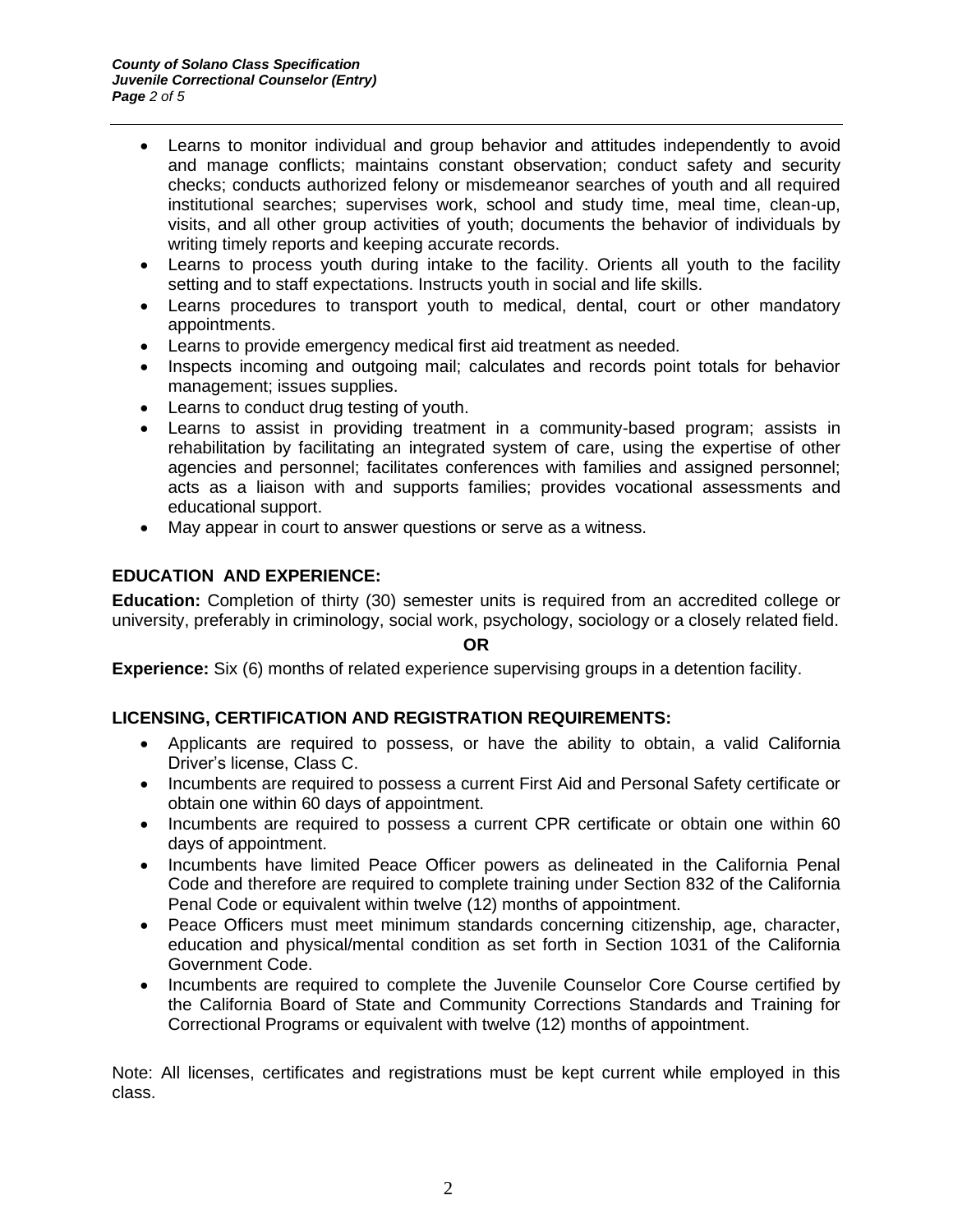# **REQUIRED KNOWLEDGE, SKILLS AND ABILITIES:**

#### **Knowledge of:**

- Working knowledge of juvenile problems and development.
- Group and individual counseling techniques including Cognitive Behavioral Training, theory and application.
- Crisis intervention methods.
- Effective teamwork concepts.
- Management of assaultive and violent behavior.
- Basic First Aid.
- Applicable Penal Code, Health and Safety Code, Vehicle Code, Welfare and Institutions Code sections.
- Laws, rules and procedures of the juvenile justice system.
- English composition, spelling, grammar, vocabulary, and punctuation for both written and oral communications.
- Formats and uses of appropriate terminology for written communications such as narrative reports.
- Standard office procedures, practices, equipment, personal computers, and software.

## **Skills and/or Ability to:**

- Ability to learn, understand, interpret and apply applicable laws, regulations and policies governing juvenile detention program operations and use good judgment in their application.
- Learn and comply with laws, regulations and professional practices governing juvenile detention program services and operations.
- Make decisions and independent judgments; determine the appropriate course of action in emergency and/or stressful situations.
- Communicate information and ideas clearly and concisely both verbally and in writing.
- Communicate effectively with people, especially teenagers, of diverse socio-economic backgrounds and temperaments.
- Deal firmly and fairly with clients of various socio-economic backgrounds and temperaments.
- Establish and maintain cooperative working relationships with those contacted in the performance of required duties.
- Work with and speak to various cultural and ethnic individuals and groups in a tactful and effective manner.
- Learn and understand program objectives in relation to departmental goals and procedures. Prepare a variety of written communications to include narrative and statistical reports.
- Maintain accurate records and document actions taken.
- Interview people to ascertain motives or personal problems.
- Be aware of faces, incidents and location of assigned youth at all times; remember individuals, actions, statements made, and location of incidents.
- Use modern office equipment to include computers and related software applications.
- Learn to apply physical restraints as necessary.
- Administer first aid and CPR.
- Operate a motor vehicle safely.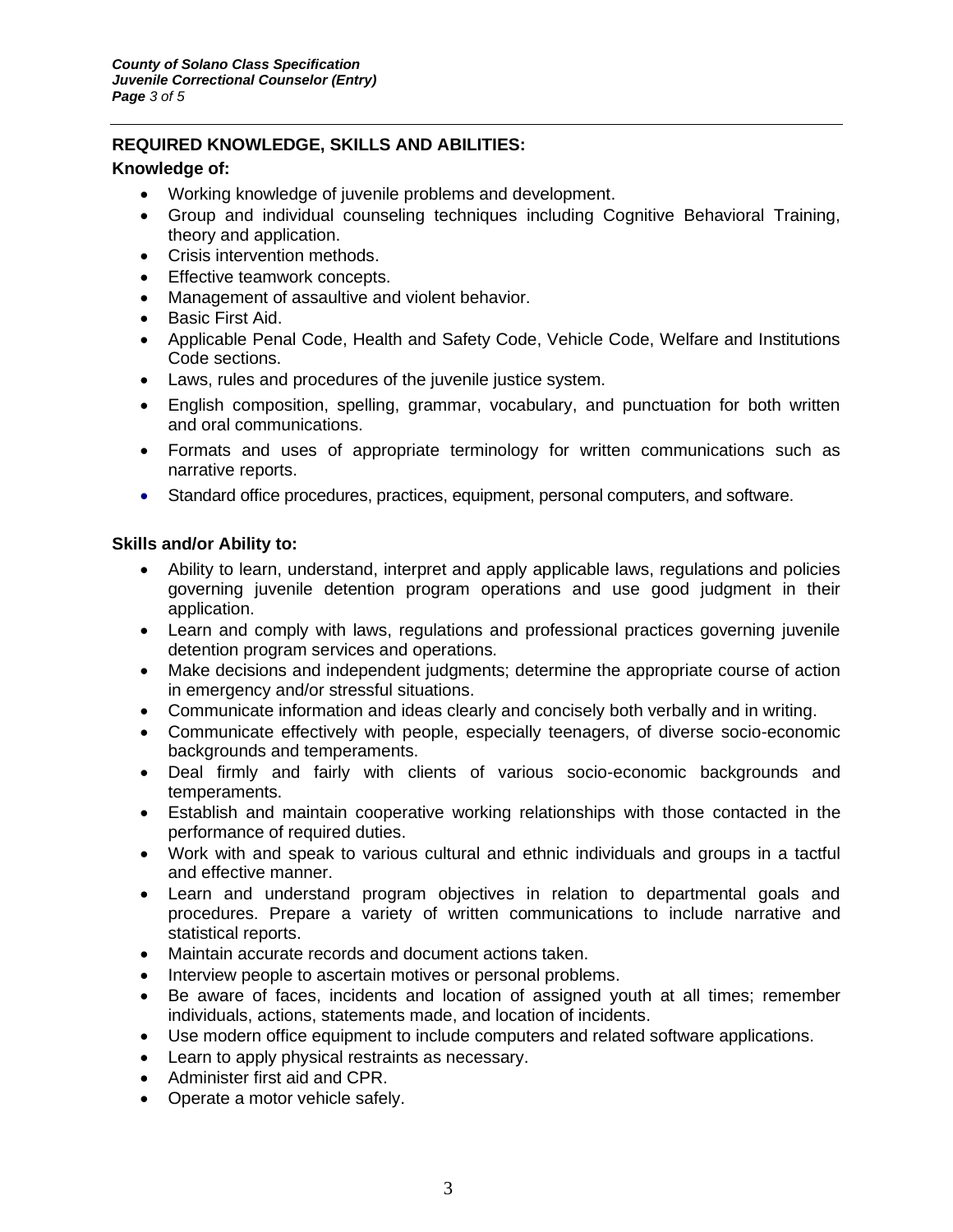## **PHYSICAL REQUIREMENTS:**

- Mobility and Dexterity: Positions in this class typically require stooping, kneeling, reaching, standing, walking, grasping, feeling (i.e., sense of touch), and repetitive motion for 50% of a typical shift but may be higher.
- Lifting, Carrying, Pushing and Pulling: Positions in this class require exerting up to 100 pounds of force occasionally, and/or up to 10 pounds of force frequently, and/or a negligible amount of force constantly, to move objects. Occasionally may require physical restraint of youth including lifting and holding in excess of 100 pounds with assistance.
- Vision: Positions in this class require the employee to have close visual acuity, with or without correction, to prepare and analyze data and figures, view a computer terminal, read, etc. Positions in this class also require employees to have depth perception in order to operate a motor vehicle. Employees in this class must have the visual acuity to make observations of surroundings and must demonstrate color vision sufficient to distinguish colors in order to describe events in an accurate manner.
- Hearing/Talking: Positions in this class require the employee to perceive the nature of sounds at normal speaking levels with or without correction and have the ability to receive detailed information through oral communication. Positions in this class require the employee to express or exchange ideas by means of the spoken word. Detailed or important instructions must often be conveyed to others accurately, loudly, and/or quickly.

# **WORKING CONDITIONS:**

- Incumbents must be able to work in a restricted, sometimes hostile environment.
- Incumbents may be required to lift objects weighing more than 100 pounds with assistance.
- Employees in this class will be working in a detention facility environment and thus will be subject to exposure to communicable diseases, disruptive and confrontational people, potentially combative and violent people, intense noises, odors, and blood and other bodily fluids.
- Hours of Work: Incumbents may be required to work weekends, holidays, irregular hours, on-call, and after normal business hours.

# **OTHER REQUIREMENTS:**

- Must pass a physical exam and psychological exam as a condition of hire.
- Independent Travel: Incumbents are required to travel independently, for example, to attend meetings, trainings, classes and seminars and to transport juveniles.
- Background Checks: The County may conduct a background check and a reference check on candidates prior to appointment to a position within this class. The background check may include the State of California Department of Justice, the Federal Bureau of Investigation (FBI), the Child Abuse Central Index (CACI), and criminal checks in any City/County where the applicant has lived, worked or gone to school.
- Drug Testing: Candidates for positions in this class and employees in this class will be subject to Pre-Employment, Reasonable Suspicion, Post Accident, Return-To-Duty and Follow-Up drug testing in accordance with the Solano County Alcohol and Drug Free Workplace Policy.
- Child Abuse Reporting: Selectees for employment must, as a condition of employment, sign a statement agreeing to comply with Section 11166 of the California Penal Code relating to child abuse reporting.
- Language Proficiency: Some positions allocated to this class will require the applicant to